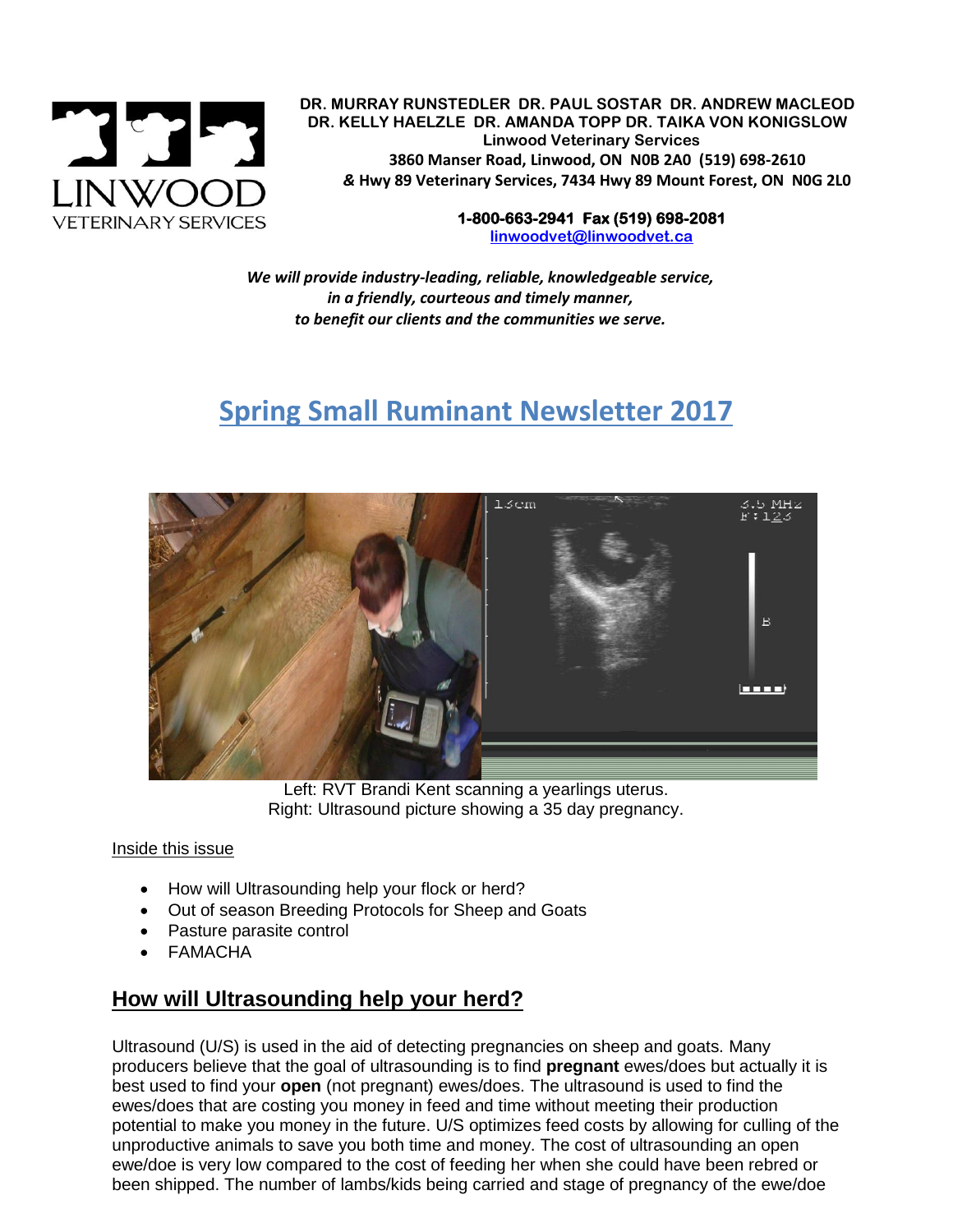will allow producers to create management groups to provide the proper diet and avoid the negative consequences of malnutrition at lambing/kidding.

U/S can be performed any time after 30 days up to 120 days from first exposure. If fetal numbers need to be estimated then U/S should be delayed to 45-60 days from first exposure. Dry off times can be reasonably estimated from ultrasound results.

Tips for successful pregnancy management include tracking the dates of the ram or buck entry and removal. Book your appointment well ahead of time to coincide with the best window for scanning. Do not rely on clinical signs such as no return to estrus, enlarging abdomen and mammary gland development since these are common with false pregnancy. U/S can also be used to identify abnormal and non-viable pregnancies as well as mummification or pyometra.

Please call the clinic to talk to one of our Veterinarians or Registered Veterinary Technicians, about your herd needs. We would be happy to advise you on the best time to scan, how long the U/S procedure takes, which synchronizing tools and protocols to use to best meet the needs of your operation. You will need to be available to assist with catching, restraining and record keeping while the technician uses U/S to scan for pregnancies.

Remember, "Pregnancy diagnosis is a veterinary procedure and can only be performed by a licensed veterinarian or a qualified technician under the direct supervision of a licensed veterinarian." Professional service will provide the most accurate information to use for successful small ruminant pregnancy management.

### **Out of season Breeding Protocols for Sheep and Goats**

### **Goat Syncing Program**

**CIDR Sync** (Out of Season Breeding)

- Day 0- Insert CIDR
- Day 17- Remove CIDR & give 2 cc Folligon IM
- Day 18- Introduce Bucks (**1 Buck : 5-7 Does**) 18 hours after cidr pulled and given Folligon.
- Ultrasound 45 days later. Can ultrasound at 30 days, but should be rechecked, in case of loss of pregnancy.

#### Notes:

- Initiating a synchronization program shortly after weaning should be successful. Ideally a 10-14 day nutritional ramp up will aid with increased fertility (ie. a ration with increased energy with 14-16% CP).
- Increased doses of Folligon = increased number of multiples. 2 cc is a good starting point early in the out of season period and can be tweaked when you see how many twins, triplets, and quads you get.
- **\*Having enough Bucks is key, as all Does will come into heat together.\*** Housing buck(s) in separate location, to try and achieve the Buck effect, where the buck(s) are out of sight, sound, and smell will aid in the syncing program. Try to remove buck(s) when ramping up nutrition to does, and re-introduce on Day 18.
- On average, pregnancy rates for this out of season program are 50%-60%. Cidrs are an effective aid in synchronizing Does to breed out of season or to tighten kidding groups.

#### **Sheep Syncing program**

**CIDR Sync** (Out of Season Breeding)

- Day 0- Insert CIDR
- Day 12- Remove CIDR & give 2 cc Folligon IM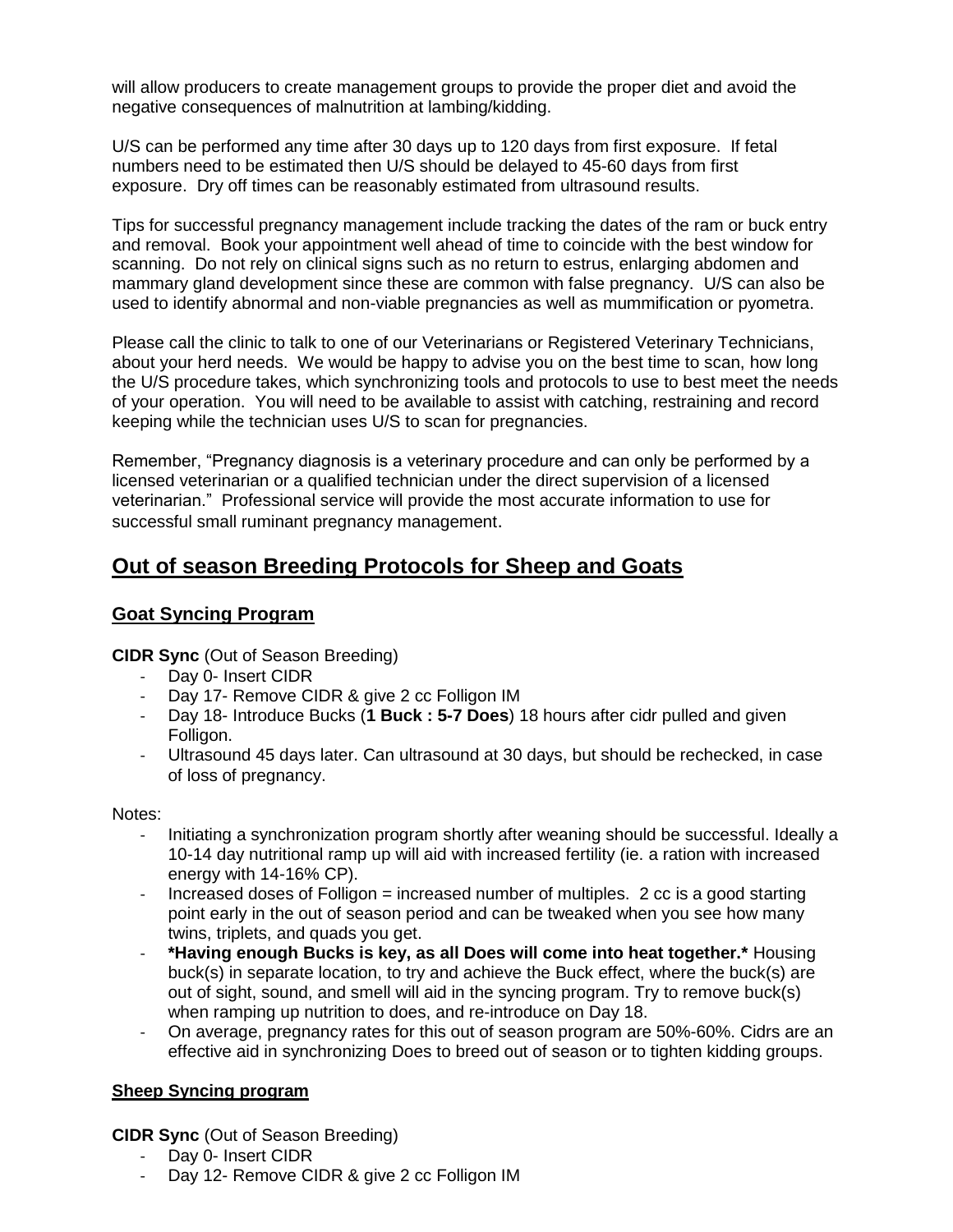- Day 13- Introduce rams (**1 Ram : 5-7 Ewes**)
- Ultrasound 45 days later. Can ultrasound at 30 days, but should be rechecked, in case of loss of pregnancy.

#### Notes:

- Initiating a synchronization program shortly after weaning should be successfull. Ideally a 10-14 day nutritional ramp up will aid with increased fertility (ie. a ration with increased energy with 14-16% CP).
- Increased doses of Folligon = increased number of multiples. 2 cc is a good starting point early in the out of season period and can be tweaked when you see how many twins, triplets, and quads you get.
- **\*Having enough rams is key, as all ewes will come into heat together.\*** Housing ram(s) in separate location, to try and achieve the Ram effect, where the ram(s) are out of sight, sound, and smell will aid in the syncing program. Try to remove ram(s) when ramping up nutrition to ewes, and re-introduce on Day 13.
- On average, pregnancy rates for this out of season program are 50%-60%. Cidrs are an effective aid in synchronizing ewes to breed out of season or to tighten lambing seasons.

### **Cautions When using CIDRS:**

- There is a risk of vaginal infections or injury if the operator is not gentle and with poor sanitation of equipment
- CIDRS are not recommended for first time breeders, due to risk of injury.
- To prevent the potential transmission of venereal and blood borne diseases, the CIDR 330 intravaginal insert should be disposed of after a **single use.**
- If loss rates are high, re-evaluate insertion technique, and if finding ewes/does pulling CIDRS out, producer can cut string shorter, but still allow some string to be able to pull CIDR out.
- Care must be taken when using the CIDR 330 applicator to insure no damage to vagina.
- Animals in poor condition resulting from illness or nutritional stress may not respond to this program.

If you have any questions or would like assistance with the CIDR synch programs, please call the clinic and our Veterinarians or Registered Veterinary Technicians will gladly help you!



# **Pasture Parasite Control**

With summer just around the corner and sheep and goats out on pasture, it is important to evaluate deworming programs for your flock or herd. One parasite that is of particular importance in the summer is the roundworm Haemonchus contortus, also known as the **Barberpole worm**. This worm feeds on blood from the abomasum of small ruminants and has a tremendous ability to lay eggs. In affected animals, severe blood loss resulting in anemia can occur. Sheep and goats can appear depressed, weak, have very pale mucous membranes